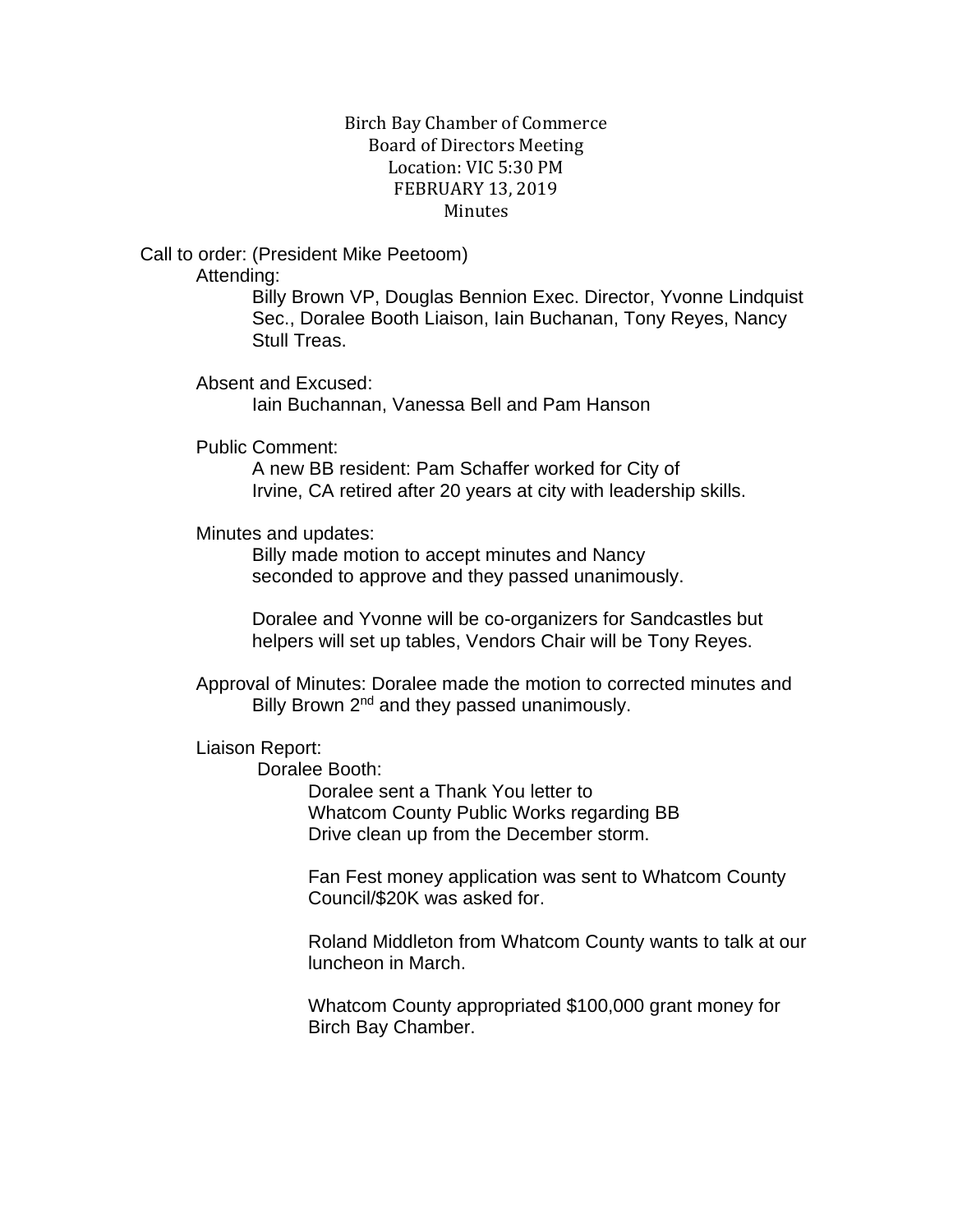Financial Report:

Nancy has financial paperwork included with February minutes. Dori our chamber accountant is doing all of our finances from here on out.

Member of the month: Tow Truck Driver

Exec Report: Douglas

Patricia has been laid off. There has been a cut back in hours at the VIC to 9 AM-3 PM., Wednesday's the VIC is closed.

Current BB Chamber membership: 57

February Lunch is confusing because of weather. Still up in the air as to where luncheon will be. Speaker will be SCORE. (Start up business program like Whatcom Business Center (and they have a Power Point presentation)

Second part of luncheon is BB Membership.

Plan for March luncheon will focus on Fan Fest and Terry will be invited to as our speaker. Douglas will contact Chain Saw Sculpture to also come to our luncheon to share.

"The Buzz" will be out for the BB Chamber luncheon a week in advance. Facebook will have latest luncheon information a week prior to event.

## New Business:

Josh at Whatcom County Public Works commented in regards to Snow Storm: 12-hour shifts to maintain main road laterals. All information will be put on "The "The Buzz" for updates on BB roads regarding road work during snow and ice periods.

Joe Rutan from Whatcom County Public Works said our BB Drive would be asphalted when weather improves and he established BB Drive would be ready for our events.

Kite Festival Chair is Mike Peetoom along with Jesse but a solid chair will be fixed for our March meeting.

Billy Brown is choosing accommodations for the Chain Saw Sculpture guys at a Blaine Hotel with no known name.